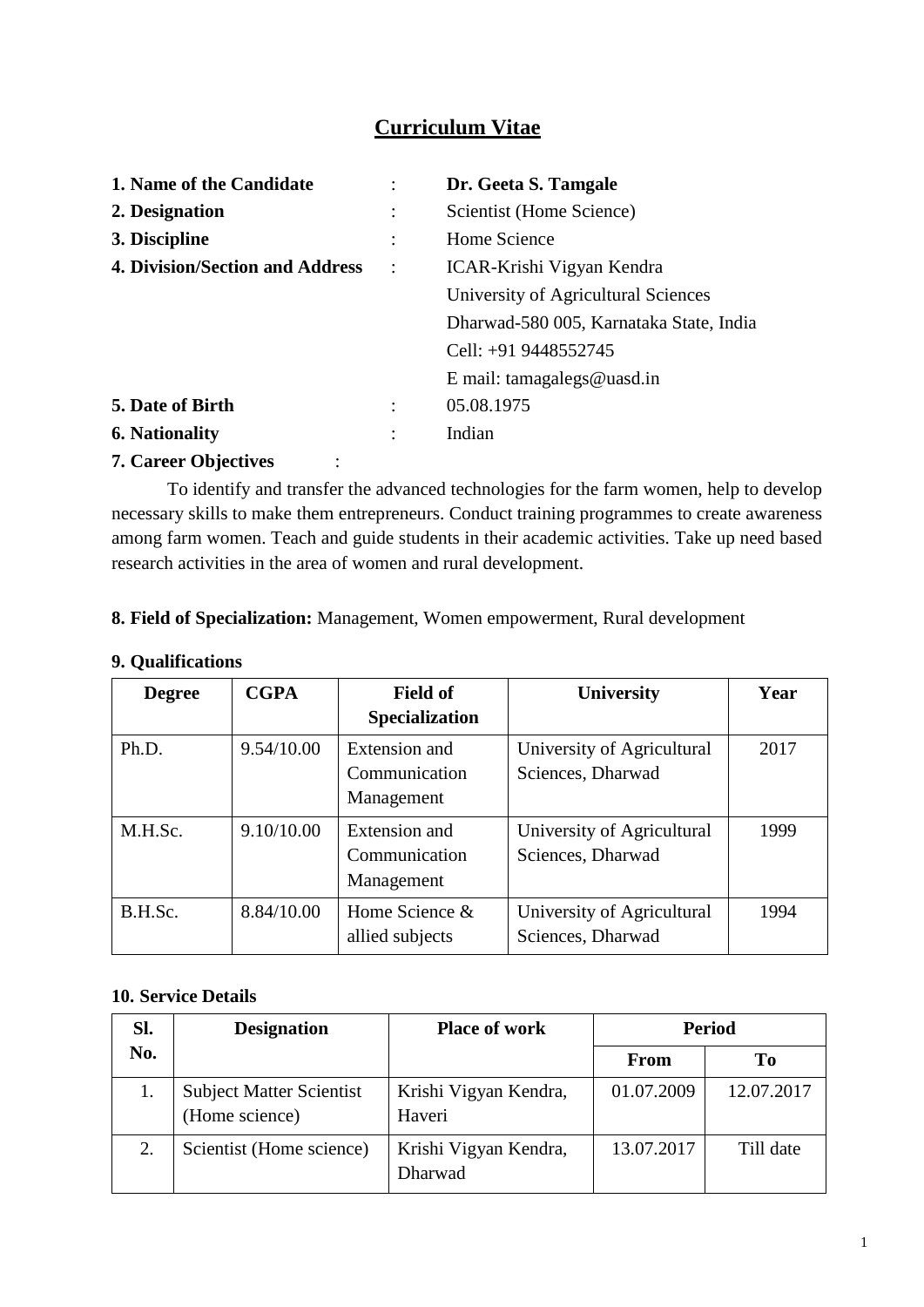## **ACADEMIC ACHIEVEMENTS**

| <b>Authors</b>                                                                                 | Year         | <b>Title of Article</b>                                                                                            | <b>Publishers</b>                                                                                                                |
|------------------------------------------------------------------------------------------------|--------------|--------------------------------------------------------------------------------------------------------------------|----------------------------------------------------------------------------------------------------------------------------------|
| Muktamath,<br>Vinuta<br>Ganapathi T.,<br>Geeta<br><b>Kalakanavar</b><br>and Umesh<br>Muktamath | Nov.<br>2010 | Prospectus of medicinally<br>important indigenous<br>species of western ghats in<br>Uttarakannada                  | Swadeshi Vijnyana<br>Andolana, Karnataka,<br>Pp:154-156                                                                          |
| Geeta S Tamgale<br>and<br>Chhaya Badiger                                                       | June<br>2017 | scale<br>$\mathbf{A}$<br>to<br>measure<br>managerial<br>leadership<br>among<br>Panchayat<br>Development Officers   | International<br>Journal<br>of Pure and Applied<br>Bio science, 5 (3): 98-<br>102                                                |
| <b>Tamgale</b><br>Geeta S<br>and<br>Chhaya Badiger                                             | July<br>2017 | Managerial leadership<br>among<br>Panchayat<br>Development Officers of<br>Northern Karnataka                       | Journal Multilogic in<br>science, Vol. 7, Issue<br>12                                                                            |
| Geeta S Tamgale<br>and<br>Chhaya Badiger                                                       | July<br>2017 | Job performance<br>and<br>satisfaction of Panchayat<br><sub>of</sub><br>Development Officers<br>Northern Karnataka | Journal<br>of<br>experimental zoology,<br>20 (2):949-953                                                                         |
| Geeta<br>S Tamgale<br>and<br>Chhaya Badiger                                                    | Jan.<br>2018 | SWOT analysis<br>of<br>Panchayat Development<br>Officers<br>$($ PDOs $)$<br>in<br>panchayat raj system             | Journal Multilogic in<br>science, 7 (25): 65-67                                                                                  |
| Sunil Tamgale and Geeta S<br><b>Tamgale</b>                                                    | Jan.<br>2018 | A study on role of whatsapp<br>in plantation value chains                                                          | Proceedings of the<br>national conference on<br>"Application of geo<br>spatial technologies<br>and ICTs in SMART<br>agriculture" |
| S Tamgale<br>Geeta<br>and<br>Chhaya Badiger                                                    | 2019         | Job stress and problems<br>encountered by panchayat<br>development officers                                        | Journal<br>of<br>pharmacognosy<br>and<br>phytochemistry,<br>7(3):1323-1326                                                       |

## **Full length papers in refereed journals**

## **Research /Extension Bulletin**

| <b>Authors</b>                                                                                                                                                                                                | Year           | <b>Title of Bulletin</b>                                | <b>Publishers</b>                               |
|---------------------------------------------------------------------------------------------------------------------------------------------------------------------------------------------------------------|----------------|---------------------------------------------------------|-------------------------------------------------|
| Halagalimath S.P., Chandranath H.T.,<br>Enagi B.S., Hundekar S.T., Wali<br>S.Y., Dasareddy S.V.,<br>Geeta<br>Rajakumar G.S.,<br>Channal,<br>Rajeshwari Shivalli,<br>Vinuta<br>Muktamath and Geeta Kalakanavar | Sept.<br>2011  | Annadathana<br>angaladinda<br>Krishi<br>tanthrikategalu | Directorate<br>of<br>Extension, UAS,<br>Dharwad |
| Kavera Biradar, Geeta S. Tamgale,<br>Mukartal,<br>Soumya T.M.<br>S.Y.                                                                                                                                         | August<br>2013 | Shenga beleya besaya<br>hagu Maulyavardhane             | Krishi<br>Vigyan<br>Kendra,                     |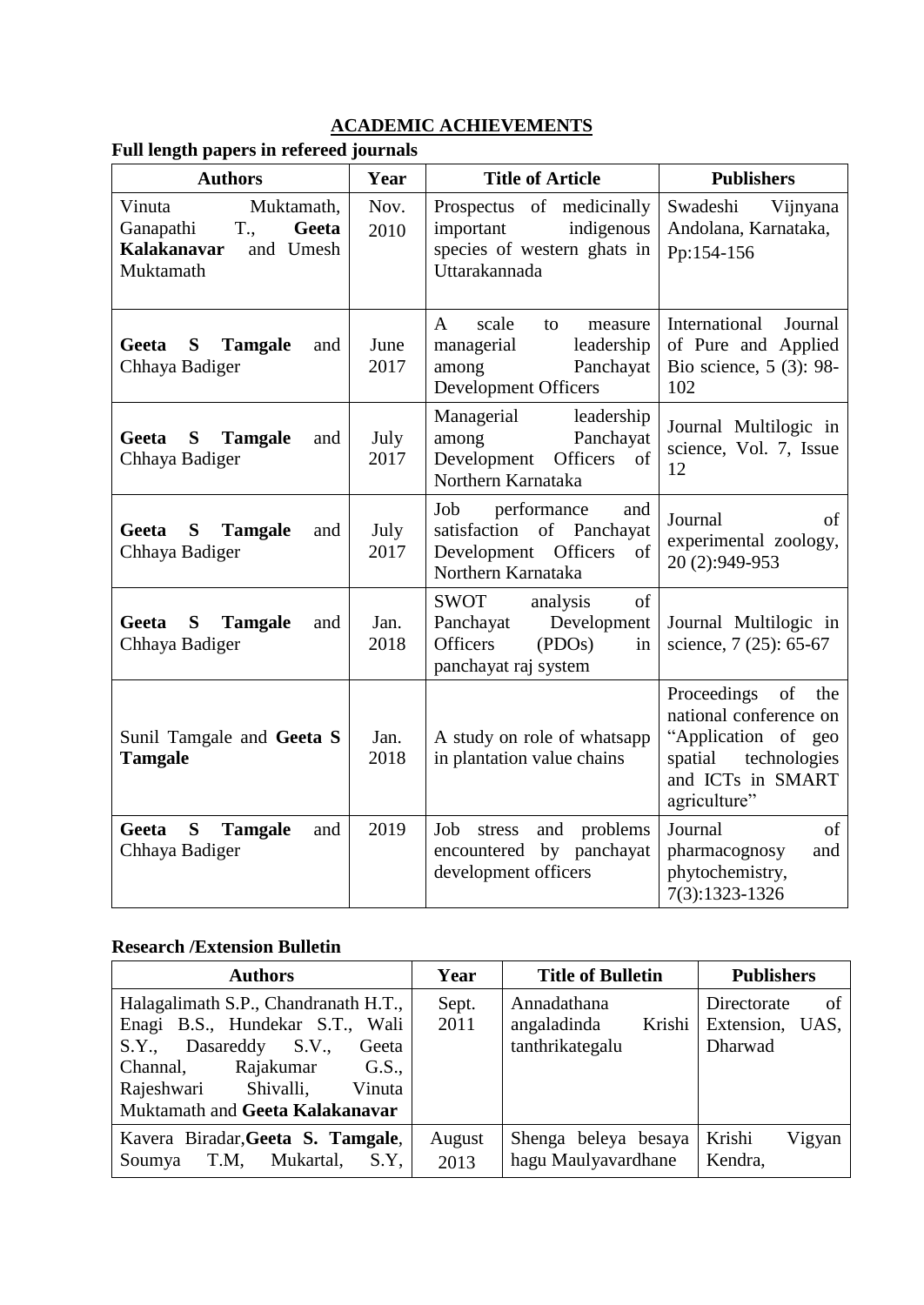| <b>Authors</b>                                                                                                                                                                                                                                                                                                                | Year          | <b>Title of Bulletin</b>                                                 | <b>Publishers</b>                                                                                |
|-------------------------------------------------------------------------------------------------------------------------------------------------------------------------------------------------------------------------------------------------------------------------------------------------------------------------------|---------------|--------------------------------------------------------------------------|--------------------------------------------------------------------------------------------------|
| Ashtaputre S.A and Rajkumar G.R.,                                                                                                                                                                                                                                                                                             |               |                                                                          | Hanumanamatti                                                                                    |
| Halagalimath<br>S.P.,<br>Shivashankaramurthy M., Hundekar<br>S.T., Nooli S.S., Roopa Patil, Belli<br>R.V., Wali S.Y., Karabantanal S.S.,<br>K.B.,<br>Akkamahadevi<br>Yadahalli<br>Agasanamani,<br>Ashtaputre<br>S.A.,<br>Hiremath S.M., Rajeshwari Shivalli,<br>Rajakumar G.R., Enagi B.S., Patthar<br>P.S. and Geeta Tamgale | Sept.<br>2013 | vijnyanigala<br>Raita<br>vishesha<br>Krishi<br>tanthrikategalu           | Directorate<br>of<br>Extension, UAS,<br>Dharwad                                                  |
| Muktamath,<br>Shakuntala<br>Vinuta<br>Masur, Geeta S.Tamgale, Umesh<br>Muktamath, Ravikumar. M.R and<br><b>Hemant Hegde</b>                                                                                                                                                                                                   | March<br>2014 | Co-Coa<br>Beejadinda<br>marukattege                                      | KVK,<br>Uttarakannada &<br>Directorate<br>of<br>Cashew<br>and<br>Cocoa<br>development,<br>Kochhi |
| Vinuta U.M., and Geeta S.Tamgale                                                                                                                                                                                                                                                                                              | 2015          | Aarogyavardhanege<br>bale hannina sukkeli                                | Krishika, Mar-<br>April:33                                                                       |
| Sarojani<br>karakannavar,<br>Aruna<br>Timmapur, Meghana, Geeta<br>S.<br>Tamgale and Archana B                                                                                                                                                                                                                                 | Feb.<br>2016  | Navane beleyalli<br>udyamasheelata<br>abhivruddi mattu<br>moulyavardhane | KVK,<br>Hanumanamatti                                                                            |
| Sarojani<br>karakannavar,<br>Nirmala<br>yenagi,<br>Geeta S. Tamgale<br>and<br>Archana B                                                                                                                                                                                                                                       | Feb.<br>2016  | Siri dhanyagal mahatva<br>mattu samrakshane                              | KVK,<br>Hanumanamatti                                                                            |
| Sarojani karakannavar,<br>Geeta S.<br>Tamgale and Archana B                                                                                                                                                                                                                                                                   | Feb.<br>2016  | Ragi mattu navane<br>shyavige                                            | KVK,<br>Hanumanamatti                                                                            |
| Geeta S. Tamgale and Archana B                                                                                                                                                                                                                                                                                                | Feb.<br>2016  | Uttama aarogya haagun<br>aadayakkagi hunase<br>hannina<br>moulyavardhane | KVK.<br>Hanumanamatti                                                                            |
| Geeta S. Tamgale and Archana B                                                                                                                                                                                                                                                                                                | Feb.<br>2016  | Hannu mattu<br>tarakarigala<br>molyavardhita<br>aaharagalu               | KVK,<br>Hanumanamatti                                                                            |

## **Research Note/ Communication in Journal/ Abstract in Symposium/ Seminar/ Workshop/ Training Manual/ Proceedings of Workshop**

| <b>Authors</b>                                                                         | Year | <b>Title</b>      | Details of Journals, Symposia,<br>Workshop, Training etc.                                                                                                               |
|----------------------------------------------------------------------------------------|------|-------------------|-------------------------------------------------------------------------------------------------------------------------------------------------------------------------|
| M.V.,<br>Nagaraja,<br>Hiremath,<br>S.M.,<br>and<br>T.M.<br>Soumya<br>Kalakanavar Geeta | 2009 | A case<br>Byadgi. | study of Proceedings of National seminar<br>Kabbur industries $-$ on IT appn. in agriculture for<br>livelihood security of farmers.<br>$-12th$ Nov.<br>Udaipur,<br>10th |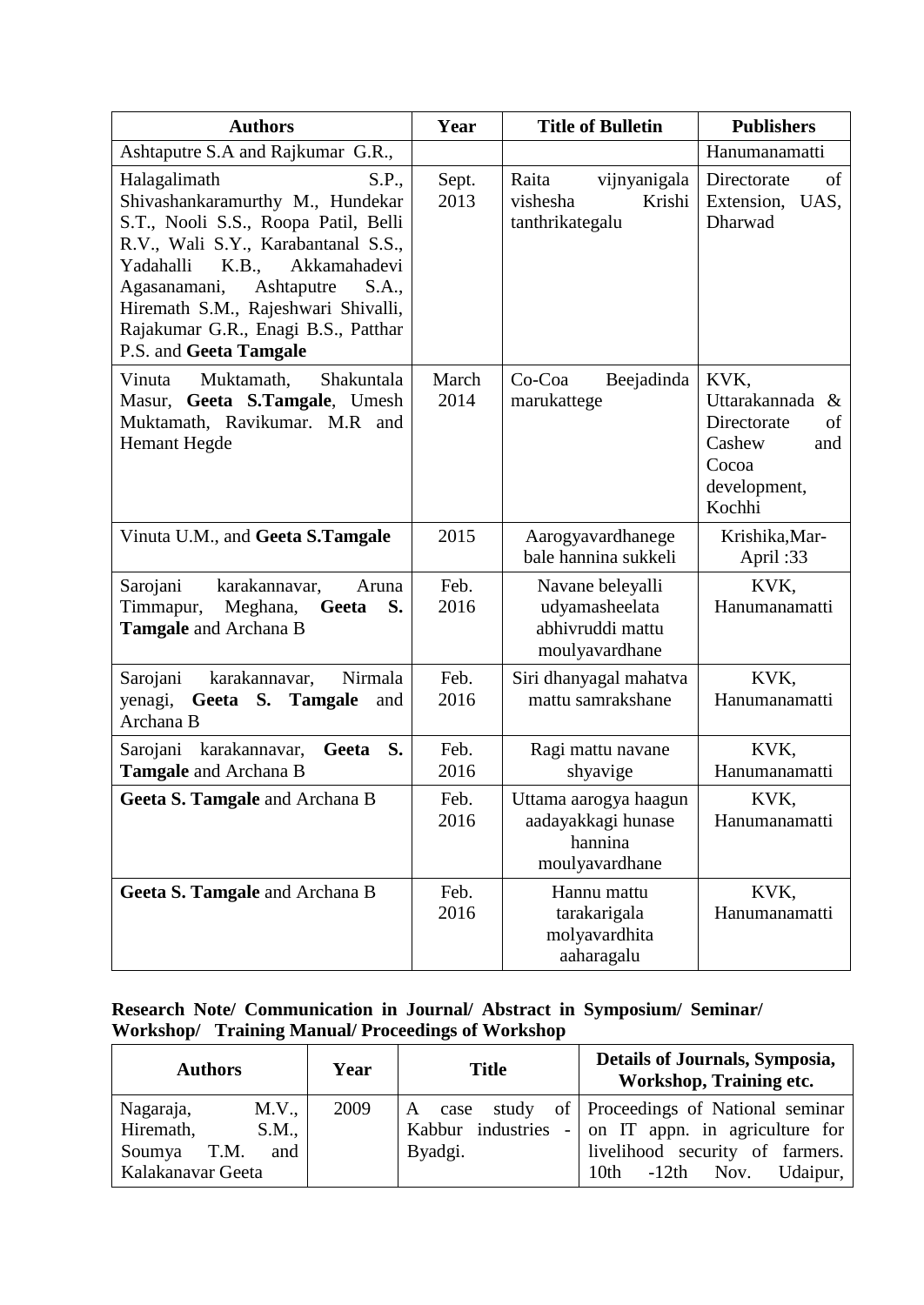| <b>Authors</b>                                                                                                   | Year         | <b>Title</b>                                                                                                     | Details of Journals, Symposia,<br>Workshop, Training etc.                                                                                                                          |  |  |
|------------------------------------------------------------------------------------------------------------------|--------------|------------------------------------------------------------------------------------------------------------------|------------------------------------------------------------------------------------------------------------------------------------------------------------------------------------|--|--|
|                                                                                                                  |              |                                                                                                                  | Rajasthan.                                                                                                                                                                         |  |  |
| S.M.,<br>Hiremath,<br>Nagaraja,<br>M.V.,<br>Kalakanavar Geeta and<br>Soumya, T.M                                 | 2009         | addition<br>Value<br>to<br>$- A$<br>papaya<br>case<br>study in Karnataka                                         | Proceedings of National seminar<br>on IT application in agriculture<br>for livelihood security of farmers.<br>10th<br>$-12th$<br>Udaipur,<br>Nov.<br>Rajasthan.                    |  |  |
| Geeta Kalakanavar and<br>Chaya Badiger                                                                           | 2010         | Role<br>performance<br>training<br>and<br>need<br>identification<br>of<br>panchayat<br>women<br>members          | National<br>Women's<br>Science<br>Congress,<br>Pp:65                                                                                                                               |  |  |
| Muktamath,<br>Vinuta<br>$T_{\cdot, \cdot}$<br>Geeta<br>Ganapathi<br>Kalakanavar<br>and<br><b>Umesh Muktamath</b> | Nov.<br>2010 | of<br>Prospectus<br>medicinally<br>important indigenous<br>species of<br>western<br>ghats<br>in<br>Uttarakannada | National<br>Women's<br>Science<br>Congress,<br>Pp:61                                                                                                                               |  |  |
| Geeta Kalakanavar,<br>Vinuta<br>Muktamath,<br>Satish Desai and Roopa<br>Patil                                    | Nov.<br>2011 | Performance<br>evaluation<br>of<br>groundnut<br>decorticator (GSM 4<br>model)                                    | National<br>Women's<br>Science<br>Congress,<br>Pp:31                                                                                                                               |  |  |
| Muktamath,<br>Vinuta<br>Geeta Kalakanavar,<br>and Hemanth Hegde                                                  | Nov.<br>2011 | Poultry<br>A<br>successful enterprise<br>of a promising farm<br>women entrepreneur :<br>A case study             | National<br>Women's<br>Science<br>Congress,<br>Pp:32                                                                                                                               |  |  |
| Mukartal, S. Y., Geeta<br>Kalakanavar<br>and<br>Soumya, T.M                                                      | 2011         | Market<br>intelligence<br>role<br>its<br>and<br>in<br>dissemination<br>of<br>market<br>related<br>information    | International Conf. on Innovative<br>for<br>agricultural<br>approaches<br>knowledge management: Global<br>extension experiences,<br>New<br>Delhi, Nov. 9th to 12th,<br>Pp.<br>166. |  |  |
| Mukartal<br>S.Y., Arun<br>Kharate, Umesh B.U<br>and Geeta Kalakanavar                                            | 2011         | Economics of poultry<br>(Broiler) farming in<br>Haveri district                                                  | Compendium of National seminar<br>Innovations<br>farming<br>in<br>on<br>systems research and extension<br>for inclusive development, P No<br>161                                   |  |  |
| Mukartal<br>S.Y., Arun<br>Kharate, Umesh B.U<br>and Geeta Kalakanavar                                            | 2011         | of<br>feeding<br>Effect<br>practices on cost of<br>milk production<br>in<br>cross bred cows                      | Compendium of National seminar<br>Innovations<br>in<br>farming<br>on<br>systems research and extension<br>for inclusive development, P No<br>208                                   |  |  |
| Kalakanavar,<br>Geeta                                                                                            | Feb.         | A review on drudgery                                                                                             | Compendium of abstracts of UGC                                                                                                                                                     |  |  |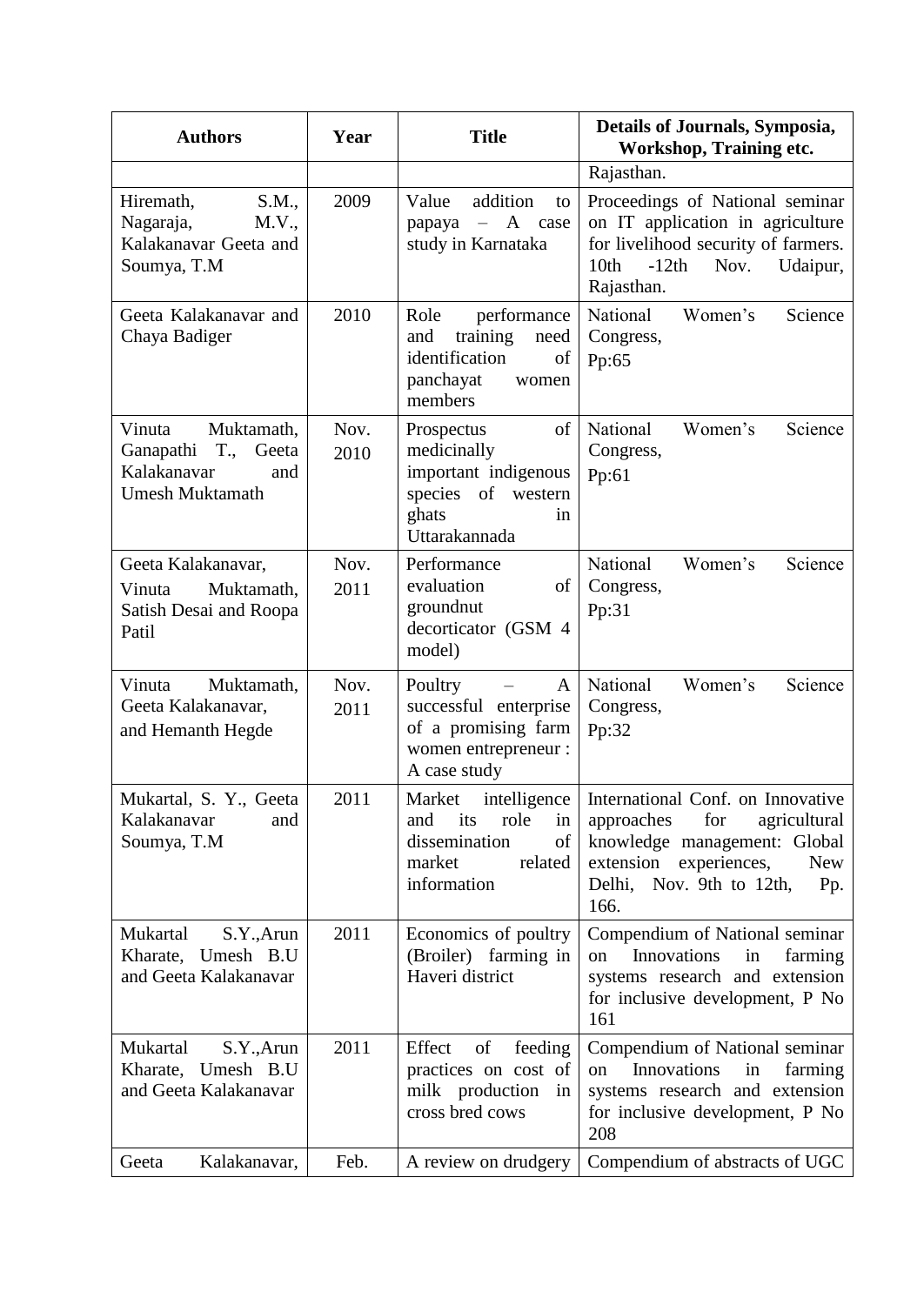| <b>Authors</b>                                                                                                                               | Year         | <b>Title</b>                                                                                                              | Details of Journals, Symposia,<br>Workshop, Training etc.                                                                                                                     |
|----------------------------------------------------------------------------------------------------------------------------------------------|--------------|---------------------------------------------------------------------------------------------------------------------------|-------------------------------------------------------------------------------------------------------------------------------------------------------------------------------|
| Nagaraja M.V., Vinuta<br>Mukthamath and<br>Mukartal S.Y.                                                                                     | 2011         | reducing<br>technologies for farm<br>women                                                                                | seminar<br>National<br>Women<br>on<br>health and development : Issues<br>and Challenges                                                                                       |
| Nityashree D.A., Gouri<br>Yalavattimath<br>and<br>Geeta Tamgale                                                                              | Nov.<br>2014 | Opinion<br>towards<br>SMS messages sent<br>by Krishi Vigyan<br>Kendras                                                    | Compendium of 7th NEEC 2014<br>Translational<br>research,<br>on<br>extension for sustainable small<br>farm development, Pp:278                                                |
| Geeta<br>S.Tamgale., Veena<br>Jadhav<br>Yogita<br>and<br>Masur                                                                               | 2016         | Women<br>agricultural<br>labours of Dharwad:<br>An empirical study                                                        | Compendium of abstracts on 31st<br>Bienniel<br>Home<br>Science<br>Conference<br>held<br>at<br>UAS,<br>Dharwad from 28 <sup>th</sup> to 30 <sup>th</sup> Jan<br>2016, Pp:104   |
| Vinuta<br>U.M., Veena<br>Jadhav<br>and<br>Geeta<br>S.Tamgale.                                                                                | 2016         | Understanding<br>gender inequalities in<br>wages of unorganised<br>sector in Dharwad-<br>An explorative study             | compendium of abstracts on 31 <sup>st</sup><br>Bienniel<br>Home<br>Science<br>Conference<br>held<br>UAS.<br>at<br>Dharwad from $28th$ to $30th$ Jan<br>2016, Pp:104           |
| Geeta S Tamgale and<br>Chhaya Badiger                                                                                                        | 2017         | Managerial<br>leadership among<br>Panchayat<br>Development<br><b>Officers</b>                                             | PG conference held at UAS,<br>Dharwad. 12-13 June 2017                                                                                                                        |
| <b>Geeta S Tamgale</b>                                                                                                                       | 2017         | A critical analysis of<br>managerial<br>leadership among<br>Panchayat<br>Development<br>Officers of northern<br>Karnataka | Thesis abstracts, Jan-Dec 2017                                                                                                                                                |
| Geeta S Tamgale and<br>Chhaya Badiger                                                                                                        | 2018         | satisfaction<br>of<br>Job<br>Panchayat<br>Development<br>Officers                                                         | XXXII Biennial conference of the<br>science<br>Association<br>home<br>of<br>India, MPUAT Udaipur. Feb 1-3,<br>2018                                                            |
| Guruprasad,<br>G.S.,<br>Geeta Tamgale., K.P.<br>Gundannavar,<br>Priya,<br>Harish,<br>P.,<br>D.K.,<br>D.T.<br>Kallesh,<br>and<br>Krishna Naik | 2017         | Training manual (05)                                                                                                      | Transfer of technology<br>from<br>innovative<br>other<br>farmers<br>to<br>farmers                                                                                             |
| Priya, P., Rekha K N.,<br>Geeta<br>Tamgale,<br>Sarojani<br>Karakannavar.,<br>K.P.<br>Gundannavar, Harish,<br>Venkanna<br>D.K.,               | 2018         | mKisan<br>portal-<br>Mobile<br>based<br>services for farmers<br>of Haveri district of<br>northern Karnataka               | Proceedings<br>of<br>the<br>national<br>conference on " Application of<br>geo spatial technologies and ICTs<br>SMART agriculture". UAS,<br>in<br>Dharwad from 23-24 Jan 2018. |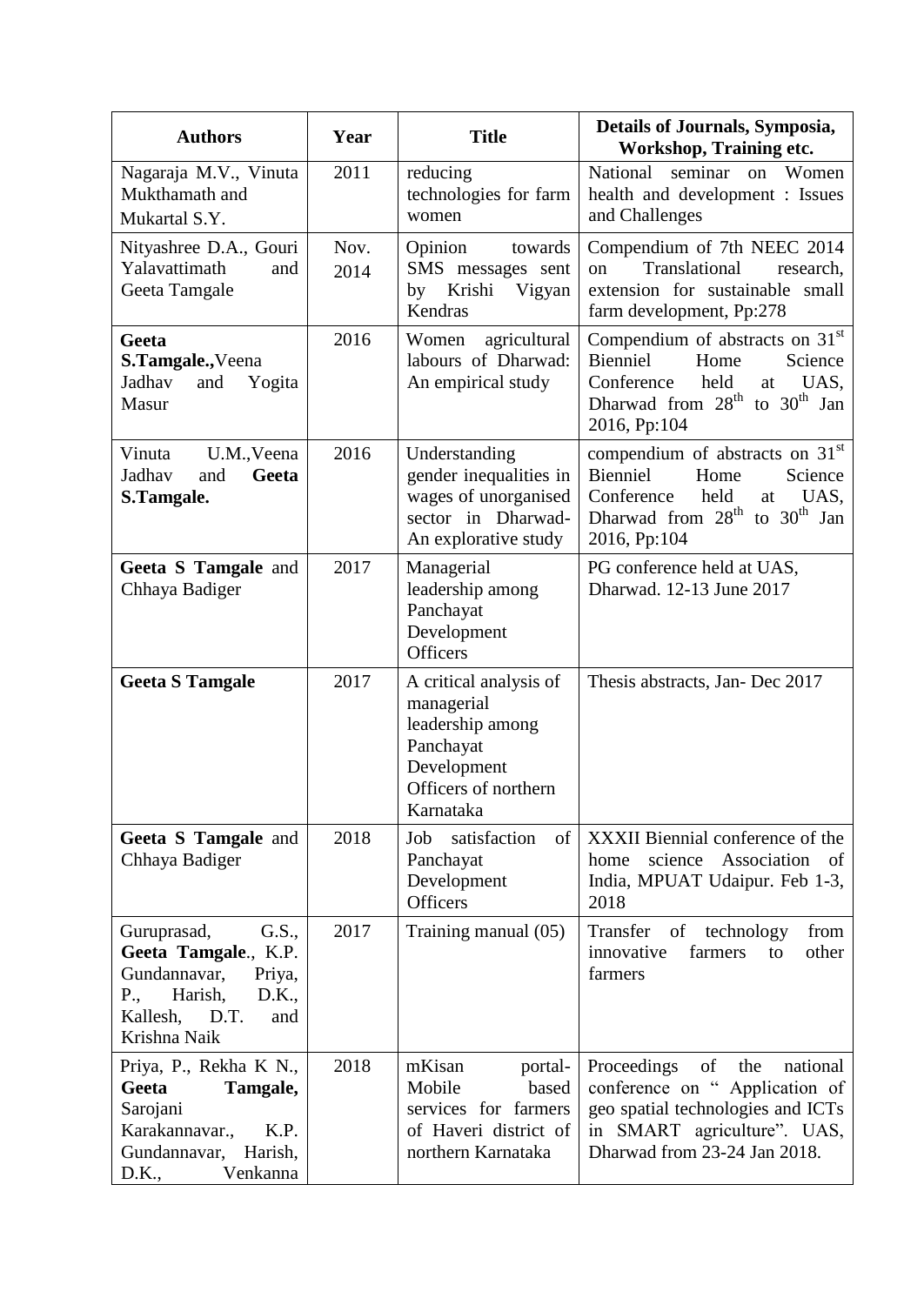| <b>Authors</b>                                                                              | Year | <b>Title</b> | Details of Journals, Symposia,<br>Workshop, Training etc. |
|---------------------------------------------------------------------------------------------|------|--------------|-----------------------------------------------------------|
| Krishna<br>Balaganur.,<br>Kallesh, D.T.<br>Naik.,<br>Guruprasad, G.S., and<br>Jagadeesh B R |      |              |                                                           |

# **Popular Articles /Leaflets**

| <b>Authors</b>                                                                                                               | Year          | <b>Title</b>                                                     | <b>Details of</b><br>publication                                            |
|------------------------------------------------------------------------------------------------------------------------------|---------------|------------------------------------------------------------------|-----------------------------------------------------------------------------|
| Nagappa Harijan, Palled Y.B.,<br>Durgannavar, F.M. and<br>Geeta<br><b>Kalakanavar</b>                                        | 2010          | Kirudhanya<br>belegala<br>aadhunika<br>besaya<br>kramagalu,      | Pbd<br>by<br><b>ARS</b><br>Hanumanamatti                                    |
| Nagappa Harijan, Durgannavar,<br>F.M., Shanthakumar G., Palled<br>Y.B. and Geeta Kalakanavar                                 | 2010          | Baragu                                                           | Pbd<br><b>ARS</b><br>by<br>Hanumanamatti                                    |
| Nagappa Harijan, Durgannavar,<br>F.M, Shanthakumar, G., Palled<br>Y.B. and Geeta Kalakanavar                                 | 2010          | Navane                                                           | Pbd<br><b>ARS</b><br>by<br>Hanumanamatti                                    |
| Nagappa Harijan, Durgannavar,<br>F.M, Shanthakumar G., Palled,<br>Y.B. and Geeta Kalakanavar                                 | 2010          | Hirigunada kirikalu –<br>Save                                    | Pbd<br>by<br><b>ARS</b><br>Hanumanamatti                                    |
| Harijan,<br>Geeta<br>Nagappa<br>Kalakanavar, Ramachandra R.K.,<br>Durgannavar, F.M, Mukartal S.Y.,<br>and B.C.Hanumanthswamy | Oct.<br>2010  | Haraka                                                           | Pbd<br>by<br><b>ARS</b><br>Hanumanamatti                                    |
| Geeta Kalakanavar                                                                                                            | 2010          | Bahu upayogi nellikai                                            | Pbd by Polytechnic<br>college, Hausabhavi                                   |
| Yadahalli,<br>K.B.,<br>Venkatesh<br>Gaddanakeri<br>M.A.,<br>Hosamani,<br>T.M<br>Soumya<br>and<br>Geeta<br><b>Kalakanavar</b> | March<br>2010 | Hittu tigane : Bt hattiya<br>hosa<br>samasye<br>hagu<br>parihara | Pbd<br>under<br><b>IPRM</b><br><b>KVK</b><br>project<br>by<br>Hanumanamatti |
| Venkatesh<br>Hosamani.,<br>B.C.Hanumanthswamy., Yadahalli,<br>K.B., Nagaraj M.V., and Geeta<br><b>Kalakanavar</b>            | March<br>2010 | Bevu                                                             | Pbd<br><b>IPRM</b><br>under<br><b>KVK</b><br>project<br>by<br>Hanumanamatti |
| B.C.Hanumanthswamy.,<br>Venkatesh Hosamani., Yadahalli,<br>K.B., Gaddanakeri M.A., Mukartal<br>S.Y and Geeta Kalakanavar     | March<br>2010 | Keetanashakagala<br>balakeyalli<br>munnechharika<br>kramagalu    | Pbd<br><b>IPRM</b><br>under<br>by<br><b>KVK</b><br>project<br>Hanumanamatti |
| Geeta Kalakanavar,<br>Soumya,<br>T.M. AND Rathod, V.D.                                                                       | 2010          | Arogyadayaka Anabe                                               | Annadhata,<br>$4(8): 12-13$                                                 |
| Geeta Kalakanavar,<br>Soumya,<br>T.M. AND Rathod, V.D.                                                                       | 2010          | Poshakamshagala<br>Agara Kirudhanyagalu                          | Krishi Kamadhenu,<br>$2(4): 9-12.$                                          |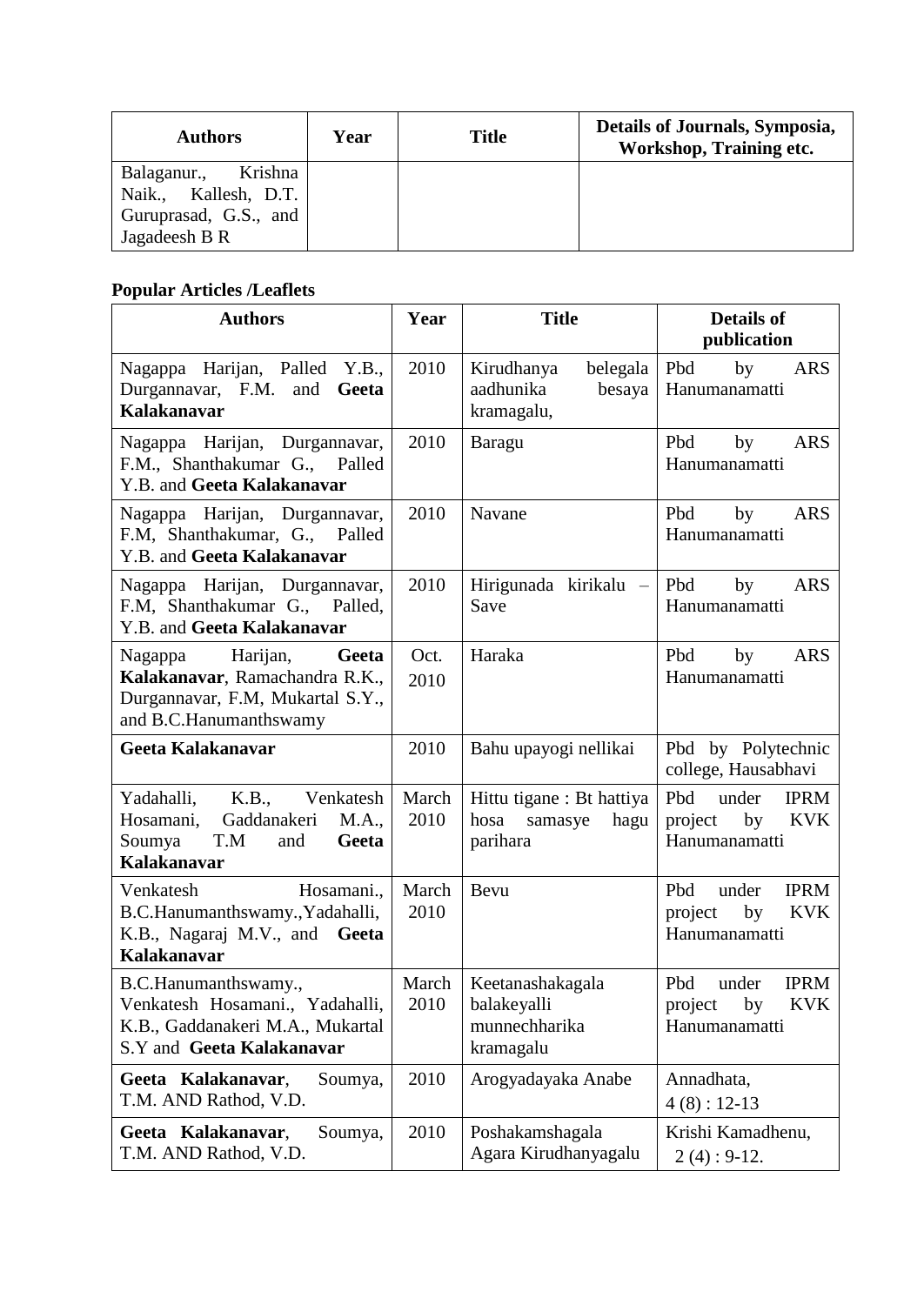| <b>Authors</b>                                                                                                                                                  | Year          | <b>Title</b>                                                                                                | <b>Details of</b><br>publication                           |
|-----------------------------------------------------------------------------------------------------------------------------------------------------------------|---------------|-------------------------------------------------------------------------------------------------------------|------------------------------------------------------------|
| Rathod,<br>V.D.,<br>Geeta<br>Kalakanavar and Soumya, T.M.                                                                                                       | 2010          | Janapriyavagabekiruva<br>bele-Thale                                                                         | Krishi Munnade,<br>$23(5): 13-14$                          |
| Mukartal, S.Y., Soumya, T.M. and<br>Geeta Kalakanavar                                                                                                           | 2010          | Asamatholana ahara -<br>pashugalalli anarogya                                                               | Krishi Munnade,<br>$23(5): 25-26$                          |
| Mukartal, S.Y., Yadahalli, K.B.,<br>Hanumanthswamy, B.C., Soumya,<br>Kalakanavar,<br>Geeta<br>T.M.,<br>Gaddankeri, M.A., Sairabanu M.<br>and Venkatesh Hosamani | 2010          | Maamsada<br>kooligala<br>paalane                                                                            | Pbd. by Krishi vigyan<br>Kendra,<br>Hanumanamatti          |
| Geeta Kalakanavar and Soumya,<br>T.M.                                                                                                                           | Sept.<br>2010 | Hitthala gidavu maddu                                                                                       | Krishi Munnade,<br>23 (9), 30-32                           |
| Kalakanavar,<br>Geeta<br>Soumya,<br>T.M.,<br>Yadahalli,<br>K.B.,<br>Hanumanthswamy,<br><b>B.C.,</b><br>Mukartal, S.Y., Gaddankeri, M.A.<br>and Sairabanu M.     | Oct.<br>2010  | uthpanna<br>Adaya<br>chatuvatigegagi sabunu<br>pudi<br>hagu<br>patre<br>shuchigolisuva<br>pudi<br>thayarike | Pbd. by Krishi vigyan<br>Kendra,<br>Hanumanamatti          |
| T.M.,<br>Geeta<br>Soumya,<br>Kalakanavar and Ashok M.                                                                                                           | Oct.<br>2010  | Susthira<br>hainodhyamakkagi<br>mevina belegalu                                                             | Annadhata,<br>36-37                                        |
| T.M.<br>Geeta<br>Soumya,<br>and<br><b>Kalakanavar</b>                                                                                                           | Oct.<br>2010  | Krishi mahitiya<br>ATM - Kiosk                                                                              | Krishi<br>Munnade,<br>$23(10), 13-15$                      |
| Vinuta U. Muktamath and Geeta<br><b>Kalakanavar</b>                                                                                                             | Jan.<br>2011  | Jeevasathvagalalli<br>adagide<br>jeevanada<br>sathva                                                        | Krishi Munnade,<br>24 (01), 23-25                          |
| Geeta Kalakanavar<br>S.Y.<br>and<br>Mukartal,                                                                                                                   | 2011          | Alakstisadiri<br>adina<br>halannu                                                                           | Krishi<br>Munnade,<br>$24(3), 32-33$                       |
| Geeta Kalakanavar and Vinuta<br>U. Muktamath                                                                                                                    | May<br>2011   | Hannina rasa dehakke<br>hita                                                                                | Krishi Munnade,<br>24 (05), 27-29                          |
| Sarojini<br>Jalavadi<br>Geeta<br>and<br><b>Kalakanavar</b>                                                                                                      | Nov.<br>2011  | Thayandira<br>kshemabhivruddhi<br>hege?                                                                     | Niranthara,<br>$3(9)$ , 26-27                              |
| Mukartal, S.Y., Yadahalli, K.B.,<br>HanumanthaSwamy,<br>B.C.,<br>Soumya,<br>T.M.,<br>Geeta<br>Kalakanavara,<br>Gaddanakeri,<br>M.A. and Sairabanu, M.           | 2011          | Dana karugalige baruva<br>rogagalu<br>samanya<br>mathu avugala hathoti<br>kramagalu                         | Pbd. by Krishi vigyan<br>Kendra,<br>Hanumanamatti          |
| Geeta<br>Kalakanavar,<br>Soumya,<br>T.M., Mukartal, S.Y., Yadahalli,<br>K.B., Hanumanthaswamy, B.C.,                                                            | 2011          | Grameena<br>mahileyarigagi<br>shrama<br>kadime<br>maduv                                                     | Pbd.<br>By<br>Krishi<br>Kendra,<br>vigyan<br>Hanumanamatti |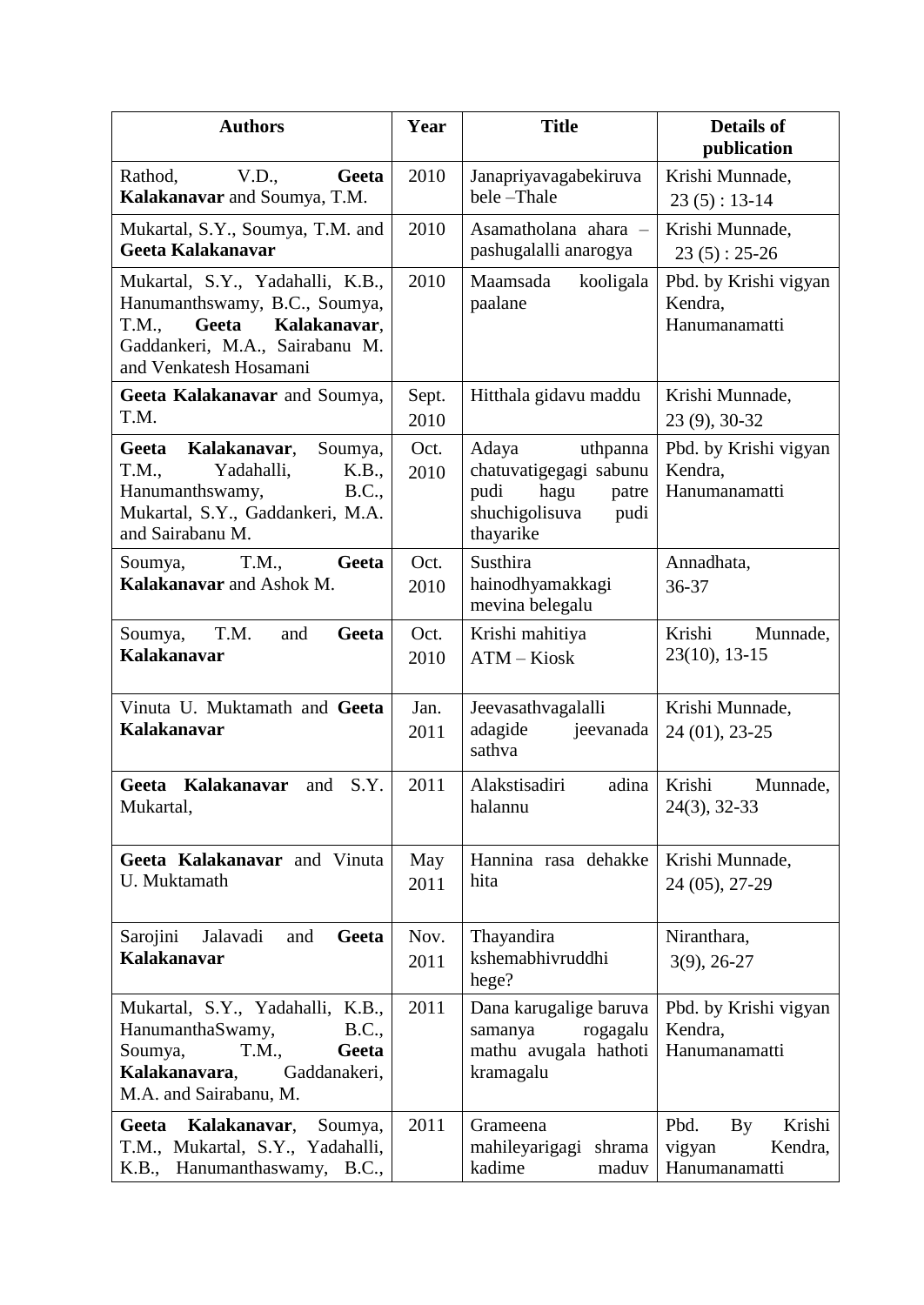| <b>Authors</b>                                                                                                                                            | Year                    | <b>Title</b>                                                         | <b>Details of</b><br>publication                                                          |
|-----------------------------------------------------------------------------------------------------------------------------------------------------------|-------------------------|----------------------------------------------------------------------|-------------------------------------------------------------------------------------------|
| Gaddanakeri,<br>M.A.<br><b>AND</b><br>Sairabanu, Muganur                                                                                                  |                         | sadhanagalu                                                          |                                                                                           |
| Soumya T.M, Ashtaputre S.A,<br>Rajkumar G.R, Geeta S. Tamgale<br>and Mukartal S.Y                                                                         | July<br>2012            | Shenga bele utpadana<br>tantrikategalu                               | Pbd.<br>Krishi<br>By<br>Kendra,<br>vigyan<br>Hanumanamatti                                |
| Geeta Kalakanavar, Yadahalli,<br>K.B., Hanumanthswamy,<br>B.C.,<br>Soumya, T.M., Mukartal, S.Y.,<br>Gaddankeri, M.A. and Sairabanu<br>M.                  | 2012                    | Mavina moulyavardhita<br>khadyagalu                                  | Pbd. by Krishi vigyan<br>Kendra.<br>Hanumanamatti                                         |
| Geeta<br>S.<br>Tamgale,<br>Soumya<br>T.M, Mukartal, S.Y., Ashtaputre<br>S.A.,<br>Rajkumar<br>M.A<br>Gaddanakeri,<br>and<br>G.R.,<br>Sairabanu Muganur     | March<br>2012           | Vaignanika<br>dhanya<br>sangrahane,                                  | Pbd<br>by<br>KVK,<br>Hanumanamatti                                                        |
| <b>S.</b><br>Geeta<br>Tamgale,<br>Soumya<br>T.M, Mukartal, S.Y., Ashtaputre<br>S.A.,<br>Rajkumar<br>G.R., Gaddanakeri,<br>M.A<br>and<br>Sairabanu Muganur | March<br>2012           | Poushtikayukta<br>soya<br>avareya maulyavardhita<br>khadyagalu       | Pbd<br>KVK,<br>by<br>Hanumanamatti                                                        |
| T.M<br>Geeta<br>Soumya<br>and<br><b>Kalakanavar</b>                                                                                                       | Nov.<br>2012            | Kelage<br>yerehulu<br>gobbara tayarike mele<br>balli tarakari krishi | Siri samruddi,<br>11, 23-24                                                               |
| S.Y Mukartal, S. A. Ashtaputre,<br>T.M .Soumya, Geeta S. Tamgale<br>and G.R Rajkumar                                                                      | Feb.<br>2013            | Hittalalli<br>koli<br>saki<br>shramavillade<br>hana<br>galisi        | Pbd.<br>Krishi<br>By<br>Kendra,<br>vigyan<br>Hanumanamatti                                |
| Vinuta Muktamath<br>Geeta<br>and<br>Kalakanavar                                                                                                           | Aug.<br>2013            | Halavu<br>mukhagala<br>halasu                                        | Krishi<br>munnade,<br>$25(8), 21-22$                                                      |
| S.<br>Tamgale, Soumya<br>Geeta<br>S.Y., Kavera<br>T.M, Mukartal,<br>Biradar, Ashtaputre<br>S.A<br>and<br>Rajkumar G.R.                                    | Feb.<br>2013            | Kutumbada<br>arogyakkagi Kaitota                                     | By<br>Krishi<br>Pbd.<br>Kendra,<br>vigyan<br>Hanumanamatti                                |
| Vinuta Muktamath,<br>Shakuntala<br>Masur, Hemant Hegde, Geeta S.<br><b>Tamgale</b> and Umesh Muktamath                                                    | Feb.<br>2013            | Griha<br>uddimeyagi<br>chocolate tayarike                            | KVK Uttarakannada<br>$\&$<br>Directorate<br>of<br>Cashew and Cocoa<br>Development. Kochhi |
| <b>Geeta Tamgale</b> And Muktamath<br>Vinuta                                                                                                              | July,<br>2013           | Nuraru<br>Gunagala<br>Nerale                                         | Krishi Munnade, 26<br>(7) Pp No:33-36                                                     |
| <b>Geeta Tamgale</b>                                                                                                                                      | $Jan -$<br>Feb,<br>2014 | Akasmikadinda laksha<br>laksha<br>galisida<br>Dalimbe belegara       | Krushika, 7(4)<br>Pp No: 38-39                                                            |
| Geeta Tamgale, Rajakumar G.R.,<br>Kavera Biradar, Ashtaputre, S.A.                                                                                        | Feb.<br>2014            | Susthira kabbu krishi                                                | Pbd<br>KVK,<br>by<br>H'Matti                                                              |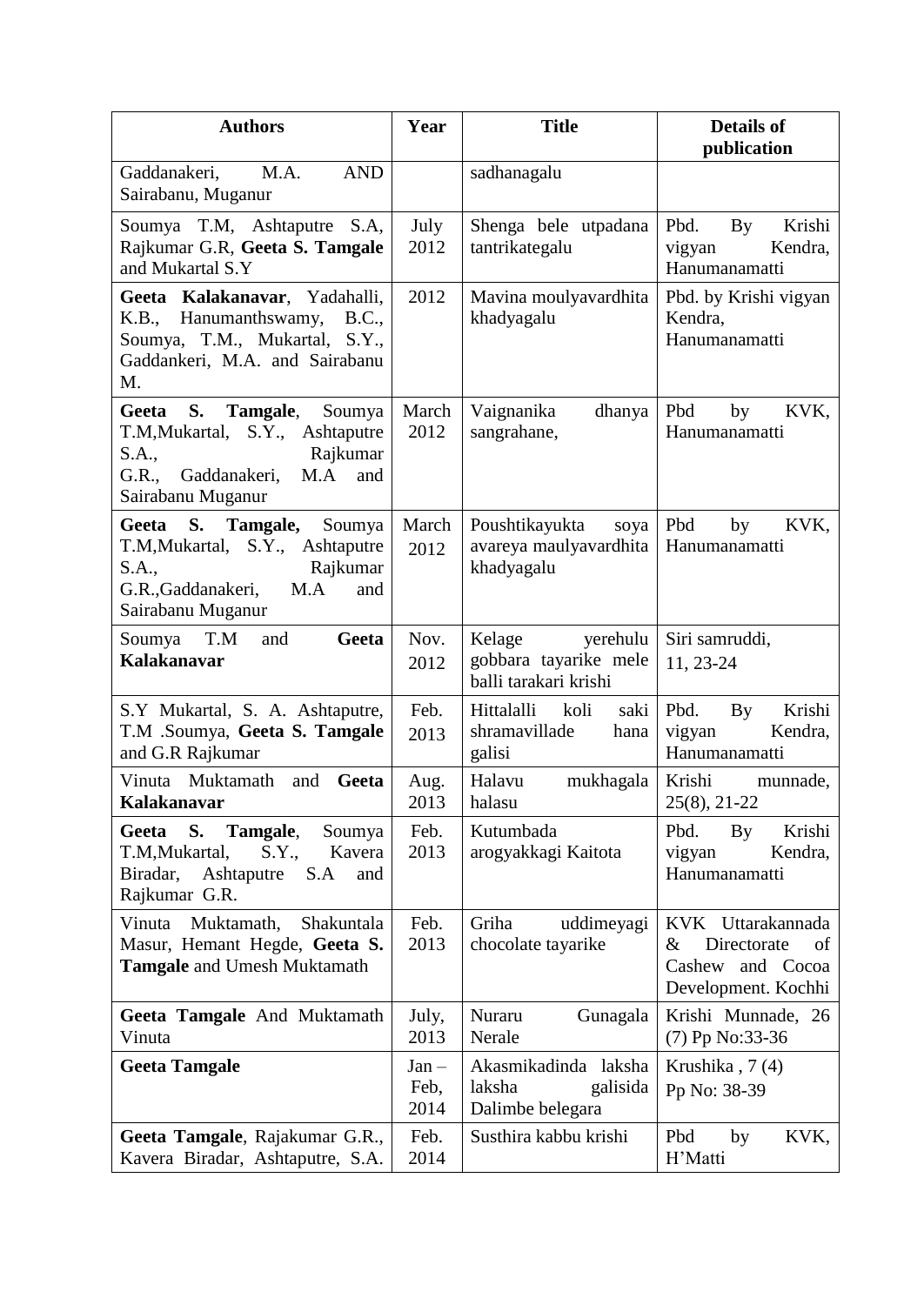| <b>Authors</b>                                                                           | Year                  | <b>Title</b>                                                 | <b>Details of</b><br>publication |  |
|------------------------------------------------------------------------------------------|-----------------------|--------------------------------------------------------------|----------------------------------|--|
| and Mukartal, S.Y.                                                                       |                       |                                                              |                                  |  |
| <b>Biradar</b><br>Kavera<br>Geeta<br>and<br><b>Tamgale</b>                               | Feb.<br>2014          | Kadale beleya besaya<br>hagu beejotpadane                    | Pbd<br>KVK,<br>by<br>H'Matti     |  |
| Geeta Tamgale, Mukartal, S.Y.,<br>Kavera Biradar, Ashtaputre, S.A.<br>and Rajakumar G.R. | Feb.<br>2014          | Halu<br>halina<br>hagu<br>utpannagala tayarike               | Pbd<br>by<br>KVK,<br>H'Matti     |  |
| <b>Geeta Tamgale</b>                                                                     | May-<br>June<br>2014  | Batthida<br>kolave<br>baviyalli<br>neeru<br>ukkisuva vidhana | Krishika,<br>$25 - 26$           |  |
| <b>Geeta Tamgale</b>                                                                     | Jan.-<br>Feb.<br>2015 | Ahara surakshate                                             | Krishika,<br>38-39               |  |
| Shakuntala<br>Muktamath<br>Vinuta,<br><b>Masur and Geeta Tamgale</b>                     | Feb.<br>2015          | Griha<br>uddimeyagi<br>chocolate tayarike                    | Negila miditha,<br>24-25         |  |

## **Participation in Special Training/ Orientation Programmes/ Symposia / Seminars / Conferences, Workshops etc.**

| SI.<br>N <sub>0</sub> | <b>Title</b>                                                                                                                   | <b>Place</b>                        | <b>Date</b>                    | <b>Sponsored by</b>                                  |
|-----------------------|--------------------------------------------------------------------------------------------------------------------------------|-------------------------------------|--------------------------------|------------------------------------------------------|
| 1.                    | <b>Bakery training</b>                                                                                                         | UAS,<br><b>Dharwad</b>              | 14.07.2009<br>to<br>17.07.2009 | KVK, Dharwad                                         |
| 2.                    | District level seminar on adoption<br>of organic farming practices by<br>the farmers                                           | Haveri                              | 16.08.2009                     | KSDA & Krishik<br>Samaja, Haveri                     |
| 3.                    | Taluka level seminar on bringing<br>horticulture<br>under<br>the<br>crops<br>organic farming                                   | Chikkabasur,<br>Byadgi Taluk        | 10.09.2009                     | Department of<br>Horticulture                        |
| $\overline{4}$ .      | of<br>training<br>Use<br>module<br>on<br>reducing technology<br>drudgery<br>interventions<br>for<br>women<br>in<br>agriculture | RHSc College,<br><b>UAS Dharwad</b> | 06.10.2009<br>to<br>07.10.2009 | AICRP (FRM)                                          |
| 5.                    | Taluka level seminar on organic<br>farming                                                                                     | Hanumana<br>matti                   | 27.10.2009                     | KOFM, Kumadwati<br>Savayava Parivara &<br><b>KVK</b> |
| 6.                    | Agriculture short message service<br>to disseminate technologies                                                               | KVK, Hassan                         | 12.11.2009                     | KVK, Hassan                                          |
| 7.                    | District<br>level<br>workshop<br>on<br>processing of agricultural produce                                                      | Devihosur,<br>Haveri                | 25.03.2010                     | DITC, Devihosur                                      |
| 8.                    | Capacity building of women<br>managers in higher studies                                                                       | J.S.S.<br>Dharwad                   | 21.05.2010<br>to<br>25.05.2010 | U.G.C., New Delhi                                    |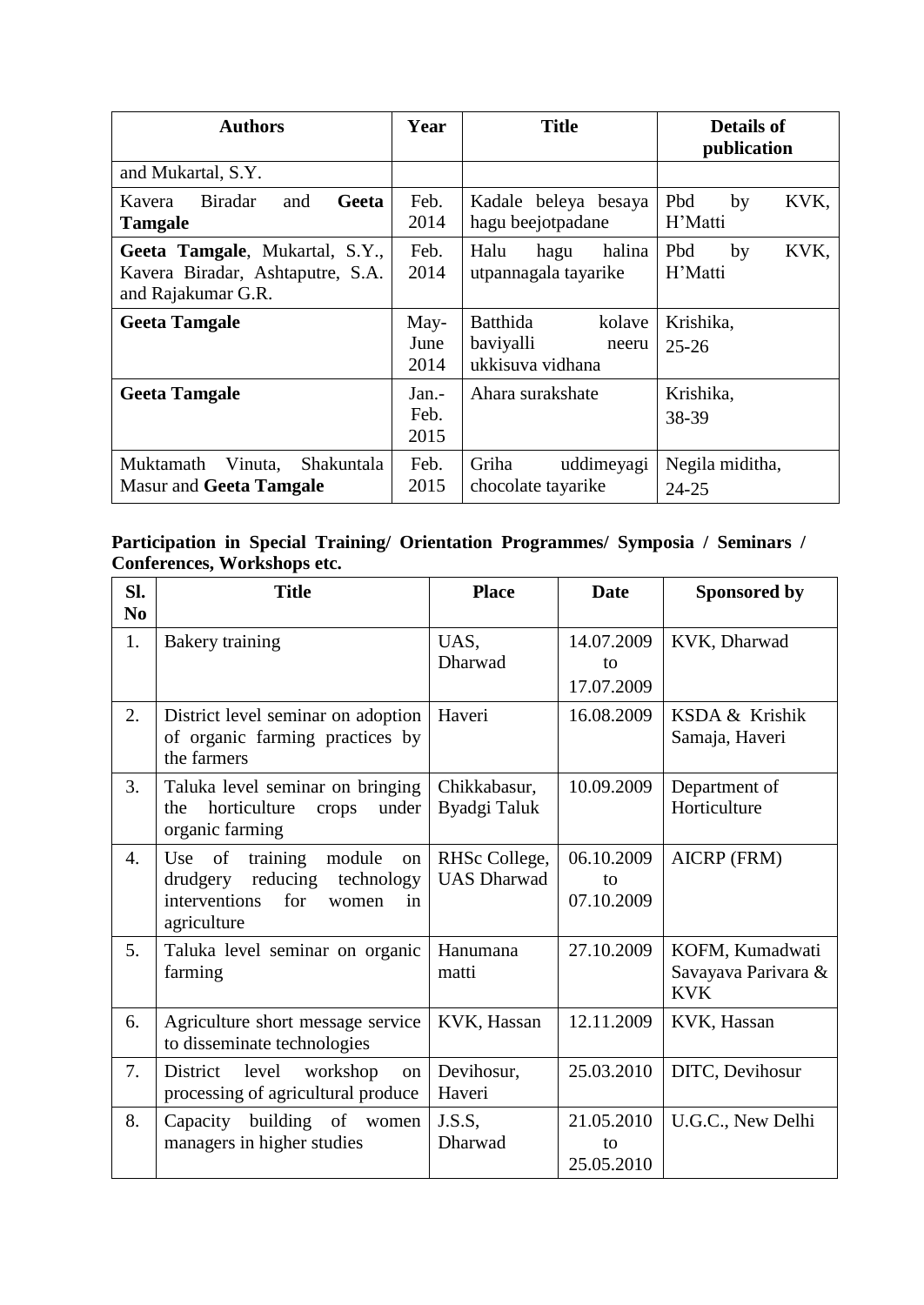| Sl.<br>N <sub>0</sub> | <b>Title</b>                                                                                             | <b>Place</b>                              | <b>Date</b>                    | <b>Sponsored by</b>                               |
|-----------------------|----------------------------------------------------------------------------------------------------------|-------------------------------------------|--------------------------------|---------------------------------------------------|
| 9.                    | KVKs/ICAR/SAU's<br>Partnering<br>institutes<br><b>NABARD</b><br>with<br>Initiatives for rural prosperity | BIRD,<br>Lucknow                          | 28.06.2010<br>to<br>01.07.2010 | <b>NABARD</b>                                     |
| 10.                   | Workshop on "Organic Farming"                                                                            | Itagi                                     | 23.08.2010                     | Savayava Krishi<br>Parivara Ranebennur            |
| 11.                   | seminar<br>level<br><b>State</b><br>on<br>"Challenges<br>before<br>Women-<br>Present & Future"           | AVK College,<br>Davanagere                | 31.08.2010                     | <b>UGC New Delhi</b>                              |
| 12.                   | State level Workshop of ATMA<br><b>Orientation Cum Review</b>                                            | <b>UAS Dharwad</b>                        | 15.09.2010                     | <b>UAS Dharwad</b>                                |
| 13.                   | of<br>Workshop on "Processing"<br>Agricultural Produce"                                                  | DATC,<br>Devihosur                        | 27.10.2010                     | DATC, Devihosur                                   |
| 14.                   | Workshop on "Agriculture, Social<br>Utility and Productivity"                                            | <b>KVK</b><br>Hanumana<br>matti           | 08.11.2010<br>to<br>10.11.2010 | <b>KVK</b><br>Hanumanamatti                       |
| 15.                   | $\mathfrak{c}\mathfrak{c}$<br>Seminar on<br>3rd<br>national<br>womens science congress"                  | Davanagere<br>University                  | 09.11.2010                     | Women's Science<br>Congress, Bangalore            |
| 16.                   | of<br>home<br>Interface<br>meeting<br>scientists<br>for<br>transfer<br>of<br>technologies                | <b>AICRP (FSN)</b>                        | 08.02.2011<br>to<br>09.02.2011 | UAS, Bangalore and<br><b>DRWA</b><br>Bhuvaneshwar |
| 17.                   | UGC Seminar on "Women and<br>Health"                                                                     | KUD,<br>Dharwad                           | 25.02.2011<br>to<br>26.02.2011 | <b>UGC</b><br>New Delhi                           |
| 18.                   | Joint workshop on "Karnataka<br>community<br>based<br>pond<br>management scheme"                         | <b>TMS</b><br>sabhangana,<br><b>Sirsi</b> | 05.05.2011                     | <b>JSYS</b><br>Bangalore                          |
| 19.1                  | Workshop<br>on<br>Public<br>private<br>partnership<br>in<br>changing<br>development scenario             | EEI,<br>Hyderabad                         | 30.05.2011<br>to<br>03.06.2011 | <b>EEI</b><br>Hyderabad                           |
| 20.                   | <b>QRT</b> Workshop                                                                                      | UAS,<br>Dharwad                           | 24.06.2011                     | ZPD, Zone VIII,<br>Bangalore                      |
| 21.                   | <b>HRD</b><br>programme<br>on<br>Development<br>and<br>Promotional<br>stratargies of GM Crops            | STU,<br>Dharwad                           | 18.02.2011                     | <b>UAS</b><br>Dharwad                             |
| 22.                   | Trainers training programme                                                                              | <b>AICRP-CT</b>                           | 17.08.2011<br>to<br>18.08.2011 | RHSc college,<br>Dharwad                          |
| 23.                   | Protective agro textiles: Advances<br>and future prospects                                               | RHSc college<br>and<br>SASMIRA,<br>Bombay | 19.09.2011                     | UAS, Dharwad                                      |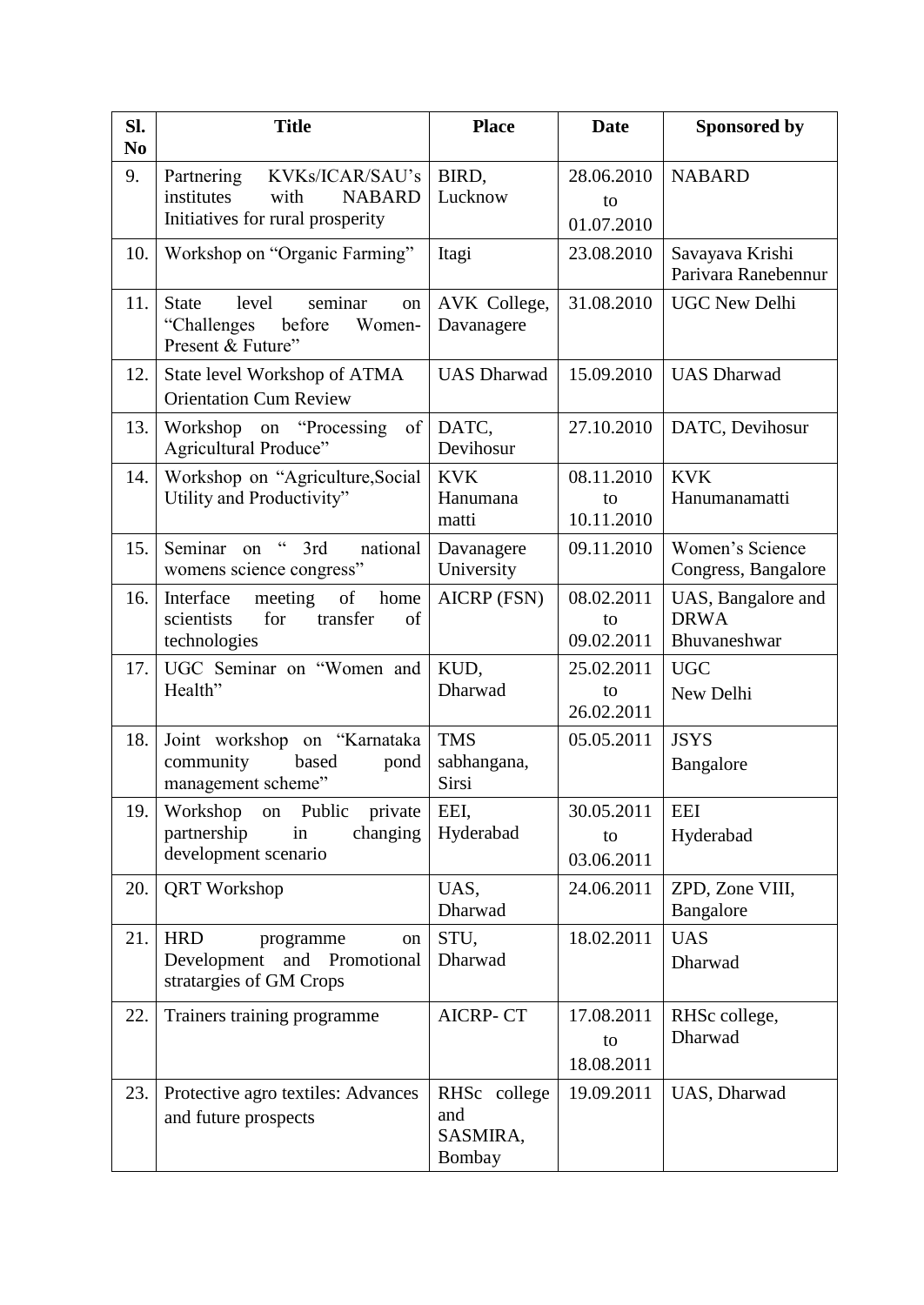| Sl.<br>N <sub>0</sub> | <b>Title</b>                                                                                                         | <b>Place</b>                                         | <b>Date</b>                    | <b>Sponsored by</b>                          |
|-----------------------|----------------------------------------------------------------------------------------------------------------------|------------------------------------------------------|--------------------------------|----------------------------------------------|
| 24.                   | seminar<br>National<br><sub>on</sub><br>Entrepreneureship and business<br>development in india : Issues and<br>cases | Kousali<br>institute<br>of<br>management,<br>Dharwad | 04.11.2011<br>to<br>05.11.2011 | Karnatak University<br>Dharwad               |
| 25.                   | National workshop on recapturing<br>health<br>millets<br>for<br>and<br>management of disases                         | UAS,<br>Dharwad                                      | 16.12.2011<br>to<br>17.12.2011 | UAS, Dharwad &<br>NAIP, New Delhi            |
| 26.                   | Post harvest technology and value<br>addition in Cocoa                                                               | COF, Sirsi                                           | 25.04.2013                     | KVK, Sirsi &<br>DCDC, Kochi                  |
| 27.                   | Taluka<br>level<br>Bhoochetana<br>Workshop                                                                           | Ranebennur                                           | 23.05.2013                     | KSDA, Ranebennur                             |
| 28.                   | Taluka<br>level<br>Bhoochetana<br>Workshop                                                                           | Haveri                                               | 24.05.2013                     | KSDA, Haveri                                 |
| 29.                   | Extension<br>10th<br>Workers<br>Workshop                                                                             | STU,<br>Dharwad                                      | 04.07.2013                     | DOE, UAS,<br>Dharwad                         |
| 30.                   | 31 <sup>st</sup> Bienniel Home Science<br>conference                                                                 | <b>RHSc College</b><br>Dharwad                       | 28.01.2016<br>to<br>30.01.2016 | Home Science<br>association of India         |
| 31.                   | $1st$ KVK sympossium                                                                                                 | UAS,<br>Dharwad                                      | 21.01.2016<br>to<br>22.01.2016 | ICAR, New Delhi                              |
| 32.                   | Community radio for agricultural<br>development                                                                      | UAS,<br>Dharwad                                      | 14.03.2016<br>to<br>17.03.2016 | MANAGE,<br>Hyderabad                         |
| 33.                   | Harnessing<br>Social<br>Media<br>for<br><b>Agricultural Development</b>                                              | TNAU,<br>Coimabatore                                 | 20.06.2016<br>to<br>23.06.2016 | MANAGE,<br>Hyderabad                         |
| 34.                   | One day workshop on Agriculture<br>in media                                                                          | GKVK,<br>Bengaluru                                   | 02.09.2016                     | G K V K, Bengaluru                           |
| 35.                   | Agriculture marketing - The new<br>paradigm                                                                          | AMTI,<br>Hubbali                                     | 08.11.2016<br>to<br>11.11.2016 | MANAGE,<br>Hyderabad                         |
| 36.                   | Innovative training methods for<br>effective extension delivery                                                      | EEI,<br>Hyderabad                                    | 15.11.2016<br>to<br>19.11.2016 | EEI, Hyderabad                               |
| 37.                   | Annual workshop on millets                                                                                           | IIMR,<br>Hyderabad                                   | 22.05.2018<br>to<br>23.05.2018 | Sahaja samrudda<br>and IIMR,<br>Hyderabad    |
| 38.                   | National Conference on Prospects<br><b>DAESI</b><br>and<br>of<br>progress<br>programmes                              | UAS,<br>Dharwad                                      | 26.05.2018                     | Directorate of<br>Extension, UAS,<br>Dharwad |